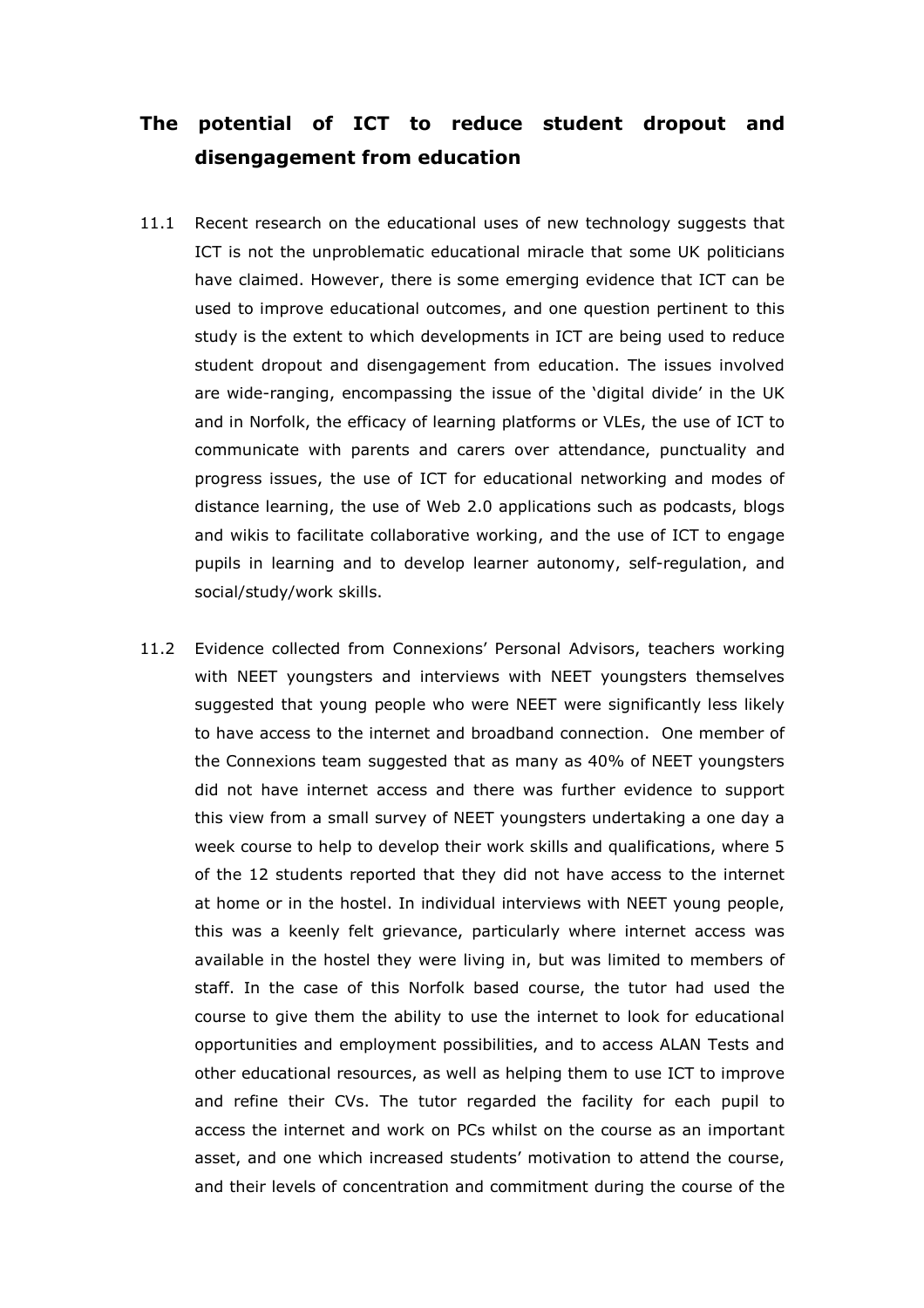day. Connexions' Advisors working with traveller pupils felt that this was a particular problem with traveller families, where connectivity was a real logistical problem, apart from issues of hardware provision.

- 11.3 Interviews with three members of the Norfolk Advisory Service with responsibility for ICT and Inclusion issues revealed that recent initiatives and investments in ICT, targeted particularly at inclusion issues, may well be starting to improve digital access and reduce digital exclusion across the county, as well as helping to reduce pupil disaffection and disengagement from learning. In addition to e-learning projects that were well established, BECTa's Home Access programme and LEA investments in ICT focusing on looked after children had recently provided over 400 computers with full connectivity for cared for young people in the county, together with the development of the Norfolk Virtual School and online tutoring with telephone support to provide extra support for these pupils. In terms of the deployment of these resources, the LEA had taken a broad minded and "liberal" interpretation of the guidelines for the allocation of PCs and broadband access so that machines would not be "taken away" from pupils when they reached the age of 16, and wherever possible, PCs and internet access were provided to pupils at as early an age as possible. It was felt that in terms of the national implementation of BECTa's recent inclusion funding initiative, the county was at the forefront of recent inclusion developments in ICT, although in several of these areas, the initiatives have only recently been implemented and it is therefore difficult to gauge their impact. By September 2010, it is envisaged that the County's External Learning Opportunities Directory will be maintained centrally and will list all Norfolk's external provision. Several LEA respondents envisaged that the development of VLEs by schools and colleges will be more embedded and extended in terms of communication across the system, and with parents and pupils, but in terms of virtual information sharing and communication across the county, there might be some problems arising from the use of different platforms. (West Norfolk schools are not using Fronter, a few schools have gone for different platforms, and COWA uses Blackboard).
- 11.4 Against this, there was more qualified feedback on the impact of Notschool. In spite of impressive figures nationally about the numbers of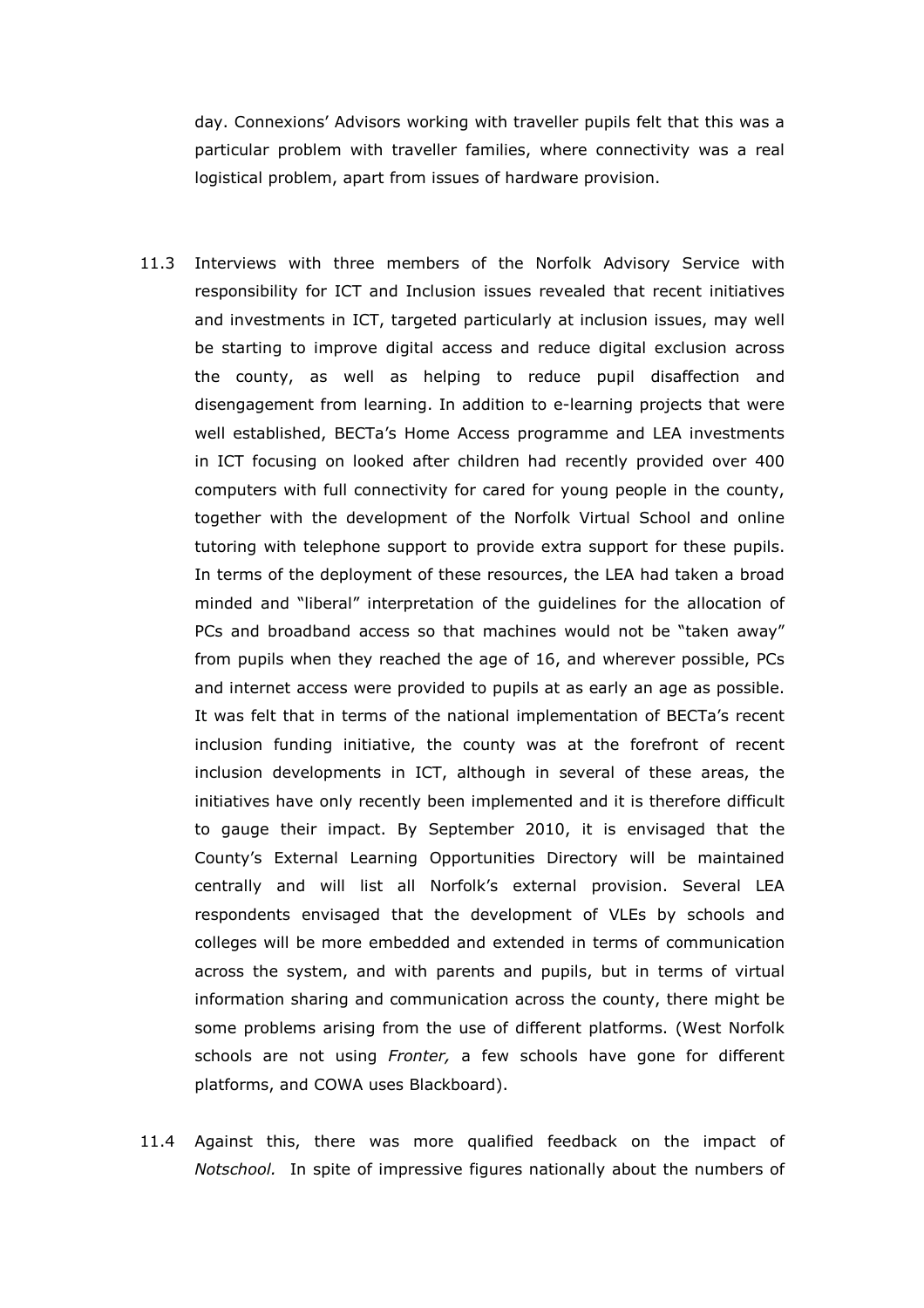young people going on to post 16 courses after engaging with Notschool, (see www.notschool.net for further details on this), there has not been massive county wide take-up of the programme and the substantial costs involved in "signing up" pupils to the project are felt to be an issue. In terms of the impact of the project on students in West Norfolk, numbers involved are quite small and the project has only "seen through" one cohort of year 11 students. Out of the three YR 11's from last year one progressed on to a Modern Apprenticeship at COWA, another progressed on to NVQ L1 in Hair and Beauty at the college and the last one went to NCH to do an E2E course. Out of eleven YR 11 leavers this June all but one has applied for a college course to date. There have been three successful applicants so far for Hair and Beauty, Uniformed Services and Music, the rest are currently awaiting their interviews.

11.5 UK research on the use of ICT in schools and colleges suggests that although some institutions are making extensive and effective use of ICT to track performance and attendance, help with transition, provide for off site working and engage reluctant or vulnerable learners, the use made of various ICT applications is extremely variable. A recent symposium on the use of ICT in FE institutions (CAL, 2009) reported that only a small minority of institutions used ICT to get learners to solve problems, or to get students to work collaboratively. There were also disparities between institutions in terms of the effective use of learning platforms, and wikis. The development of high quality off-site working tools could be a particularly important issue for schools and colleges with widely dispersed students (see "Remote Control" and "Make the connection via on-screen applications", Education Guardian 10 March 2009 for details of recent innovation and good practice in this area, see also http://historywiki.wikispaces.com/ for a good example of the potential of wikis for providing opportunities for off-site working). Other areas which might profitably be explored are the ideas and approaches emerging from the Mobile Learning Network (http://www.molenet.org.uk/), exploring the use of mobile phones and MP3 players to promote "mobile learning". Recent BECTa and OECD studies on the use of ICT in education make the point that many educational institutions have been reluctant to explore the possibilities of using technologies which young people routinely use outside school and college for educational purposes.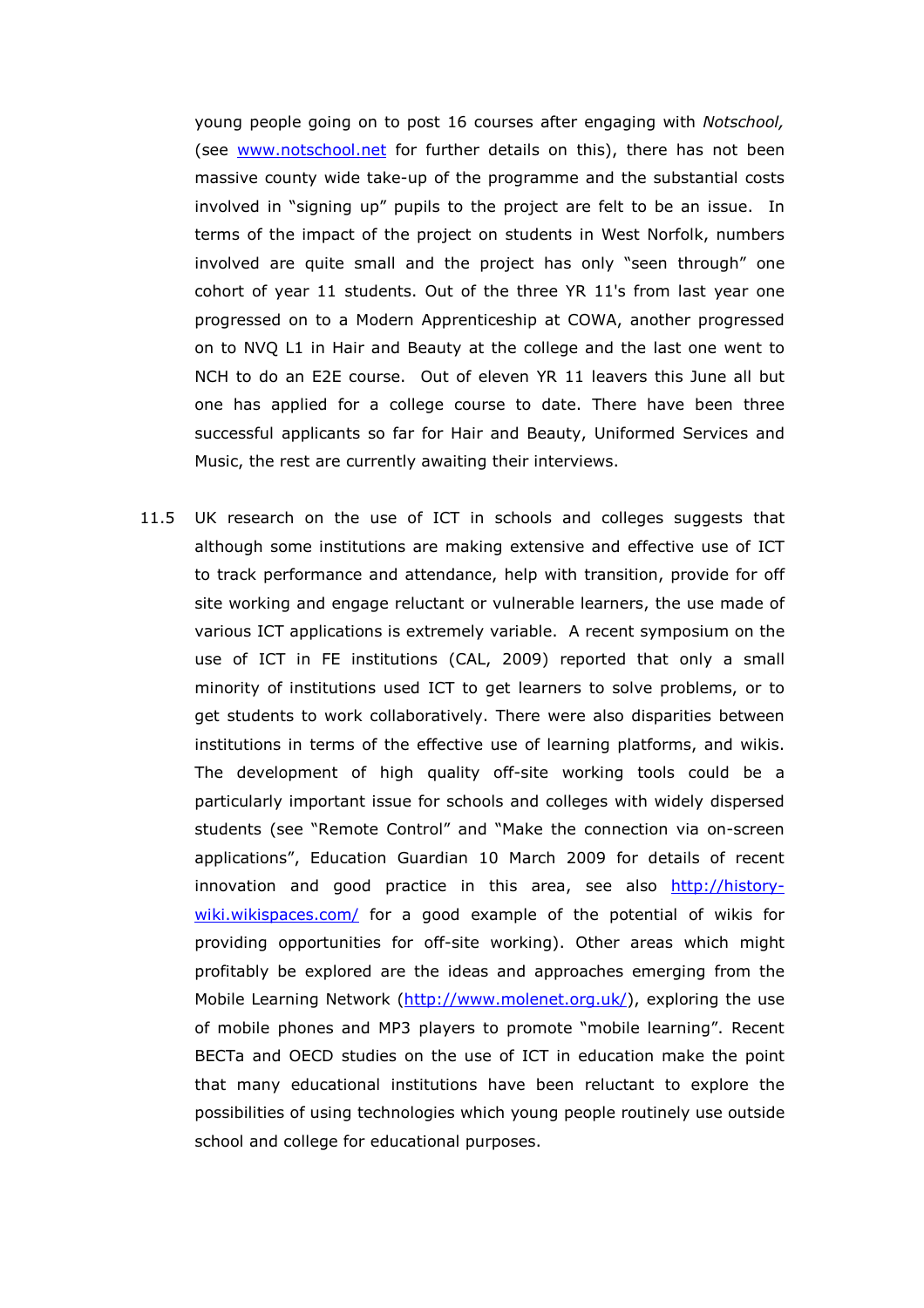- 11.6 Given the proliferation of initiatives in this area, it is difficult for even the most enthusiastic proponents of new technology to keep up with every innovation and initiative. Not all institutions and authorities use the DCSF sponsored s-cool site for managing NEETs and September Guarantees (www.s-cool.com), or BECTa's Generator self-assessment tool, not all post-16 institutions have developed the use of blogs and podcasts to the same extent. The move towards all schools and colleges having systems for the development of e-portfolios will add a further agenda to explore (and work on) in the area of ICT. Unsurprisingly, given the breadth of areas for developing the use of ICT to motivate, engage and retain learners, schools have explored different strands of the ICT agenda. One Norfolk school is exploring the development of an alumni site on the lines of Friends Reunited, to develop social networking and inclusive post-16 networking, others have consciously tried to develop course websites or efeedback systems. Not all issues relating to ICT concerned "cutting edge" applications and developments. "How to make PowerPoint less boring?" emerged as an issue which may well be relevant to many schools and colleges. Several students reported that the emergence of PowerPoint as a common mode of session delivery, with some teachers not being particularly skilled in how to make best use of the application, was one of the causes of disengagement from learning. This was not a condemnation of PowerPoint per se; students felt that some teachers used PowerPoint more effectively than others.
- 11.7 This range of approaches raises the question of to what extent there is collaboration across institutions in Norfolk, aimed at sharing ideas and best practice in ICT. The very different ways in which learning platforms are used is one possible area for sharing good practice. There are some VLEs which are extensively used by students, and others which are to a large degree bypassed by the students' own Facebook network. At the most basic, functional level, learning platforms might be used to inform students of when college sessions were cancelled, so as to avoid scenarios where students from outlying areas catch an early bus into the college, only to find that the teaching session has been cancelled and they then have to wait for the evening bus back home (see section 10).
- 11.8 Given the range of developments and initiatives in ICT, many of which have implications for NEET agendas, the question of how schools and